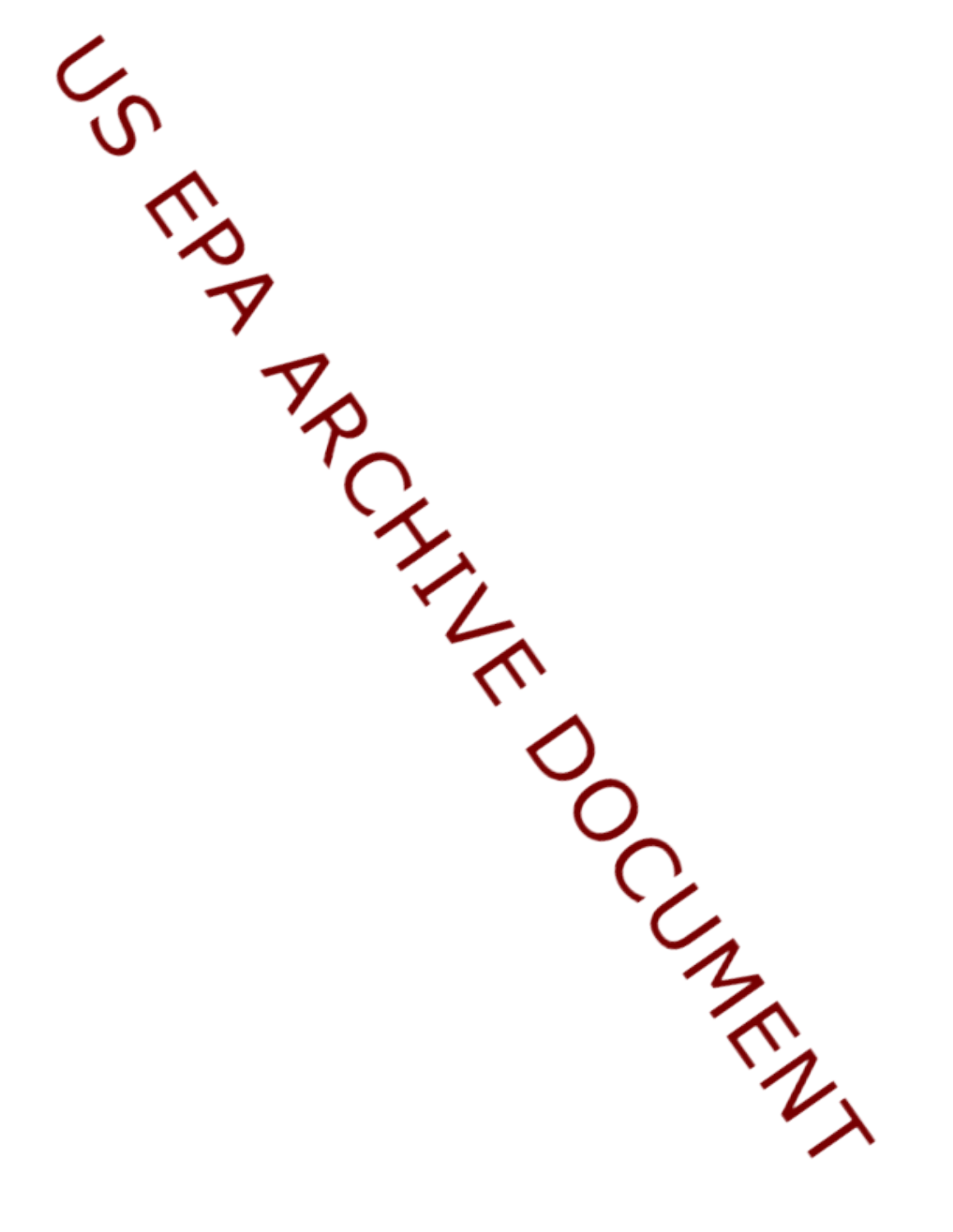Commission Issuance Posting System (CIPS). CIPS and GPD are part of the Commission's electronic bulletin board service providing access to documents issued by or available electronically from the Commission. CIPS and GPD are available at no charge to the user and may be accessed using a personal computer with a modem by dialing (202) 208–1397, if local, or 1–800–856– 3920, if long distance.

In addition to this notice, the most current list of those that signed up for participation in the working groups will also be posted on CIPS. Information concerning working group meetings will be posted on CIPS on a regular basis. Up-to-date information can be found in bulletin 20 on CIPS or bulletin 9 on GPD. A summary of the meeting held on December 12, 1995, can be found on GPD under the Working Group section of the menu in the Comments subsection.

To access the Commission's bulletin board system, set your communications software to 19200, 14400, 12000, 9600, 7200, 4800, 2400, 1200, or 300 bps, full duplex, no parity, 8 data bits, and 1 stop bit. The full text of this document will be available on CIPS for 60 days from the date of issuance in ASCII and WordPerfect 5.1 format.

The Commission's bulletin board system can also be accessed through the FedWorld system directly by modem or through the Internet.

By modem:

Dial (703) 321–3339 and logon to the FedWorld system. After logging on, type:

/go FERC

Through the Internet: Telnet to: fedworld. gov Select the option: [1] FedWorld Logon to the FedWorld system Type: /go FERC Or: Point your Web Browser to: http://

www.fedworld.gov

Scroll down the page to select FedWorld Telnet Site

Select the option: [1] FedWorld Logon to the FedWorld system Type: /go FERC

**Linwood A. Watson, Jr.,**

**Review and Comment**

*Acting Secretary.*

[FR Doc. 96–2421 Filed 2–5–96; 8:45 am] **BILLING CODE 6717–01–M**

# **Proposed Rate Adjustment, Public Hearing, and Opportunities for Public**

**AGENCY:** Southeastern Power Administration (Southeastern), Department of Energy.

**ACTION:** Notice of proposed rate extension, public hearing, and opportunities for public review and comment.

**SUMMARY:** Southeastern proposes to extend Rate Schedules KP–1–D, JHK–2– B, JHK–3–B, and PH–1–B, currently applicable to Kerr-Philpott Projects' power, October 1, 1996, through September 30, 2001. Opportunities will be available for interested persons to review the present rates, the proposed rates and supporting studies, to participate in a hearing and to submit written comments.

Southeastern will evaluate all comments received in this process.

**DATES:** Written comments are due on or before May 16, 1996. A public Information and public comment forum will be held in Raleigh, North Carolina, on March 14, 1996. Persons desiring to speak at the forum should notify Southeastern at least 7 days before the forum is scheduled so that a list of forum participants can be prepared. Others present may speak, if time permits. Persons desiring to attend the forum should notify Southeastern at least 7 days before the forum is scheduled. If Southeastern has not been notified by close of business on March 7, 1996, that at least one person intends to be present at the forum, the forum will be cancelled with no further notice. **ADDRESSES:** Five copies of written comments should be submitted to: Administrator, Southeastern Power Administration, Department of Energy, Samuel Elbert Building, 2 South Public Square, Elberton, Georgia 30635. The public comment forum will begin at 10 a.m. on March 14, 1996, in the Sheraton Inn Raleigh at Crabtree Valley, 4501 Creedmoor Road, Raleigh, North Carolina 27612.

**FOR FURTHER INFORMATION CONTACT:** Leon Jourolmon, Assistant Administrator, Finance & Marketing, Southeastern Power Administration, Department of Energy, Samuel Elbert Building, 2 South Public Square, Elberton, Georgia 30635, (706) 213– 3800.

**SUPPLEMENTARY INFORMATION:** The Federal Power Commission by order issued December 5, 1991, in Docket No. EF91–3041–000, confirmed and approved Wholesale Power Rate Schedules KP–1–D, JHK–2–B, JHK–3–B, and PH–1–B applicable to Kerr-Philpott Projects' power for a period ending September 30, 1996.

### **Discussion**

Existing rate schedules are predicated upon a June 1991 repayment study and

other supporting data all of which are contained in EF91–3041–000. A January 1996 repayment study prepared using present rates demonstrates that all costs are paid within their repayment life. Therefore, Southeastern is proposing to extend the four present rate schedules. The demand charge applicable to preference customers remains at the \$1.86 per kilowatt of monthly demand and the energy charge remains at 7.67 mills per kilowatt-hour.

The referenced January 1996 system repayment study along with previous system repayment studies are available for examination at the Samuel Elbert Building, 2 South Public Square, Elberton, Georgia 30635. Proposed Rate Schedules KP–1–D, JHK–2–B, JHK–3–B, and PH–1–B are also available.

Issued at Elberton, Georgia, January 25, 1996.

**Charles A. Borchardt,**

*Administrator.*

[FR Doc. 96–2525 Filed 2–5–96; 8:45 am] **BILLING CODE 6450–01–P**

### **ENVIRONMENTAL PROTECTION AGENCY**

**[FRL–5417–7]**

### **Agency Information Collection Activities Under OMB Review; Used Oil Management Standards Recordkeeping and Reporting Requirements**

**AGENCY:** Environmental Protection Agency (EPA).

**ACTION:** Notice.

**SUMMARY:** In compliance with the Paperwork Reduction Act (44 U.S.C. 3501 *et seq.*), this notice announces that the following Information Collection Request (ICR) has been forwarded to the Office of Management and Budget (OMB) for review and approval: Used Oil Management Standards Recordkeeping and Reporting Requirements, ICR No. 128604, OMB No. 2050–0124, expires 3/31/99. The ICR describes the nature of the information collection and its expected burden and cost; where appropriate, it includes the actual data collection instrument.

**DATES:** Comments must be submitted on or before [Insert date 30 days after publication in the **Federal Register**].

## **FOR FURTHER INFORMATION OR A COPY CALL:**

Sandy Farmer at EPA, (202) 260–2740, and refer to EPA ICR No. 1286.04.